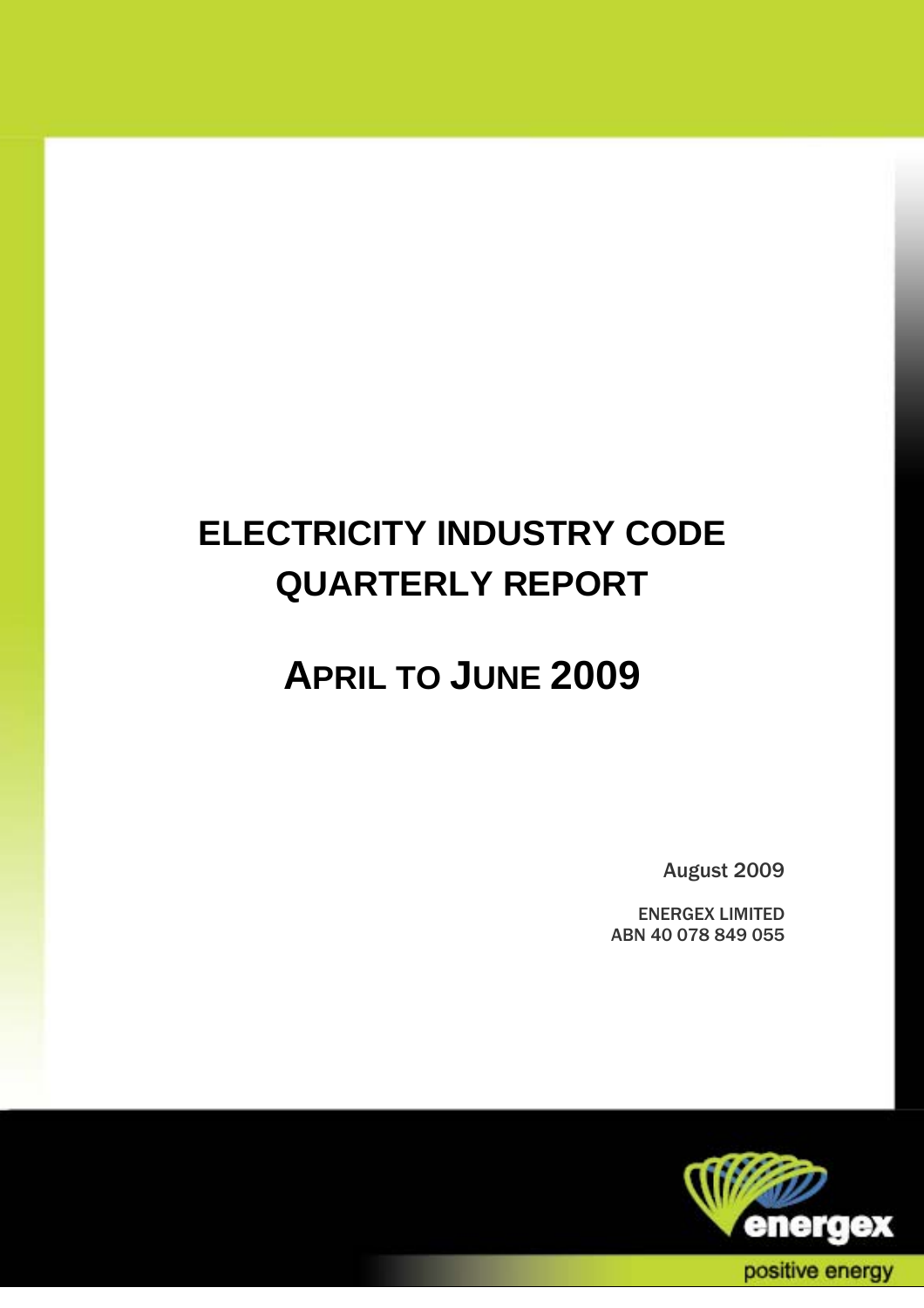

#### **TABLE OF CONTENTS**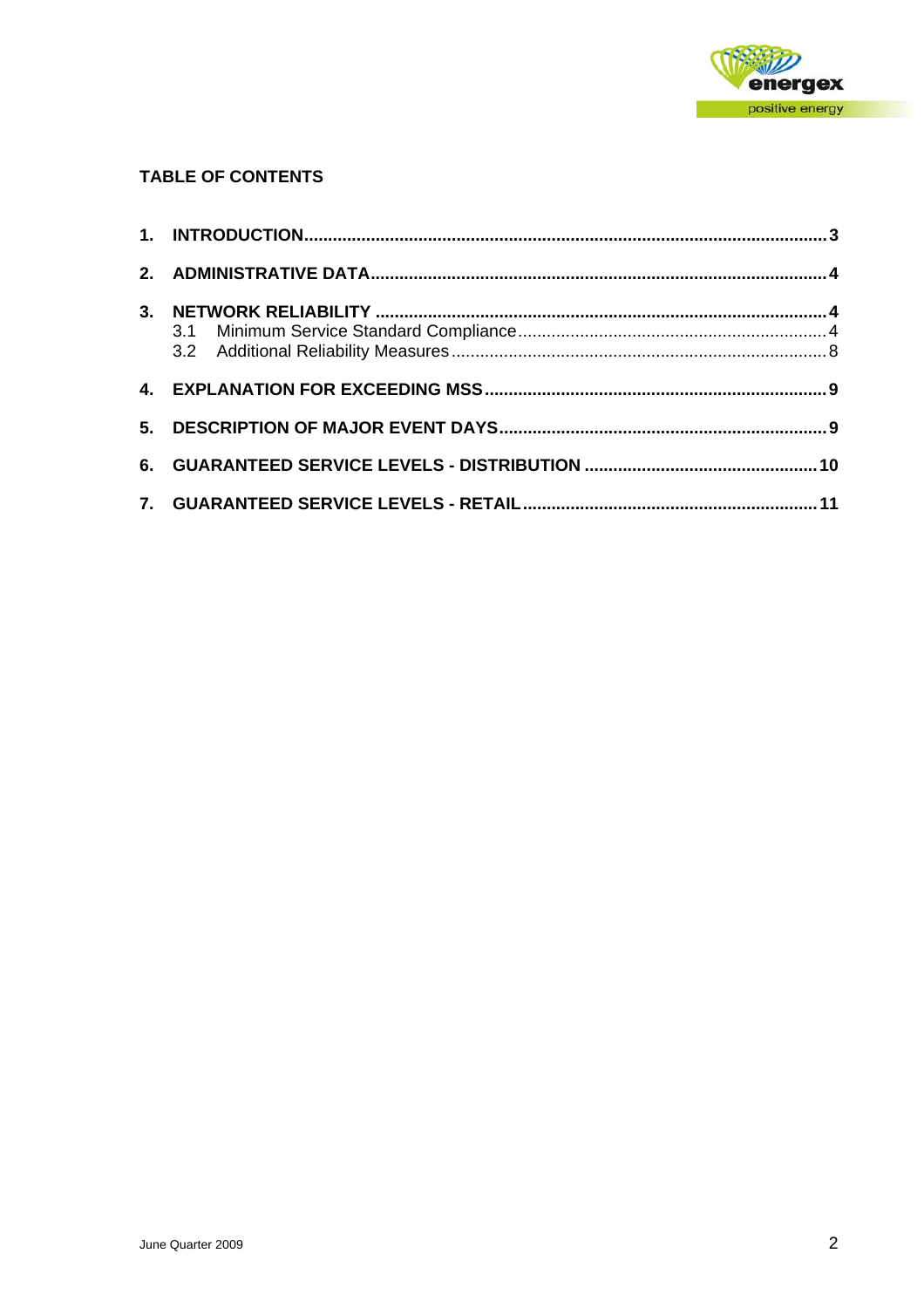

#### <span id="page-2-0"></span>**1. INTRODUCTION**

In response to the recommendations from the Electricity Distribution Service Delivery (EDSD – also referred to as the Sommerville Report) inquiry, the Queensland Government introduced the Queensland Electricity Industry Code ("Industry Code") under the *Electricity Act 1994* in January 2005.

Clause 2.6.2 of the Industry Code requires Queensland's distribution entities to submit to the QCA a report within two months of the end of each quarter detailing the following:

- i. compliance with minimum service standards outlined in clause 2.4 of the Industry Code, including:
	- (a) performance against the SAIDI and SAIFI limits, by feeder type, including those interruptions listed in clause 2.4.3 of the Industry Code;
	- (b) performance against the SAIDI and SAIFI limits, by feeder type, excluding those interruptions listed in clause 2.4.3 of the Industry Code;
	- (c) details of the interruptions excluded under clause 2.4.3, including the number of minutes and interruptions excluded by feeder type and category of exclusion;
	- (d) description of any major event days; and
	- (e) the explanation of reasons for the distribution entity exceeding (where applicable) those minimum service standards and proposals to improve performance;
- ii. compliance with the guaranteed service levels (GSL), including:
	- (a) the number of GSL payments given by category and the amount of such rebates;
	- (b) the number of GSL payment claims by category; and
	- (c) the number of rejected GSL payment claims by category; and
- iii. any other matter reasonably notified by the QCA.

The reported information is for the period April to June 2009 and the financial year to date figures as at the end of June 2009.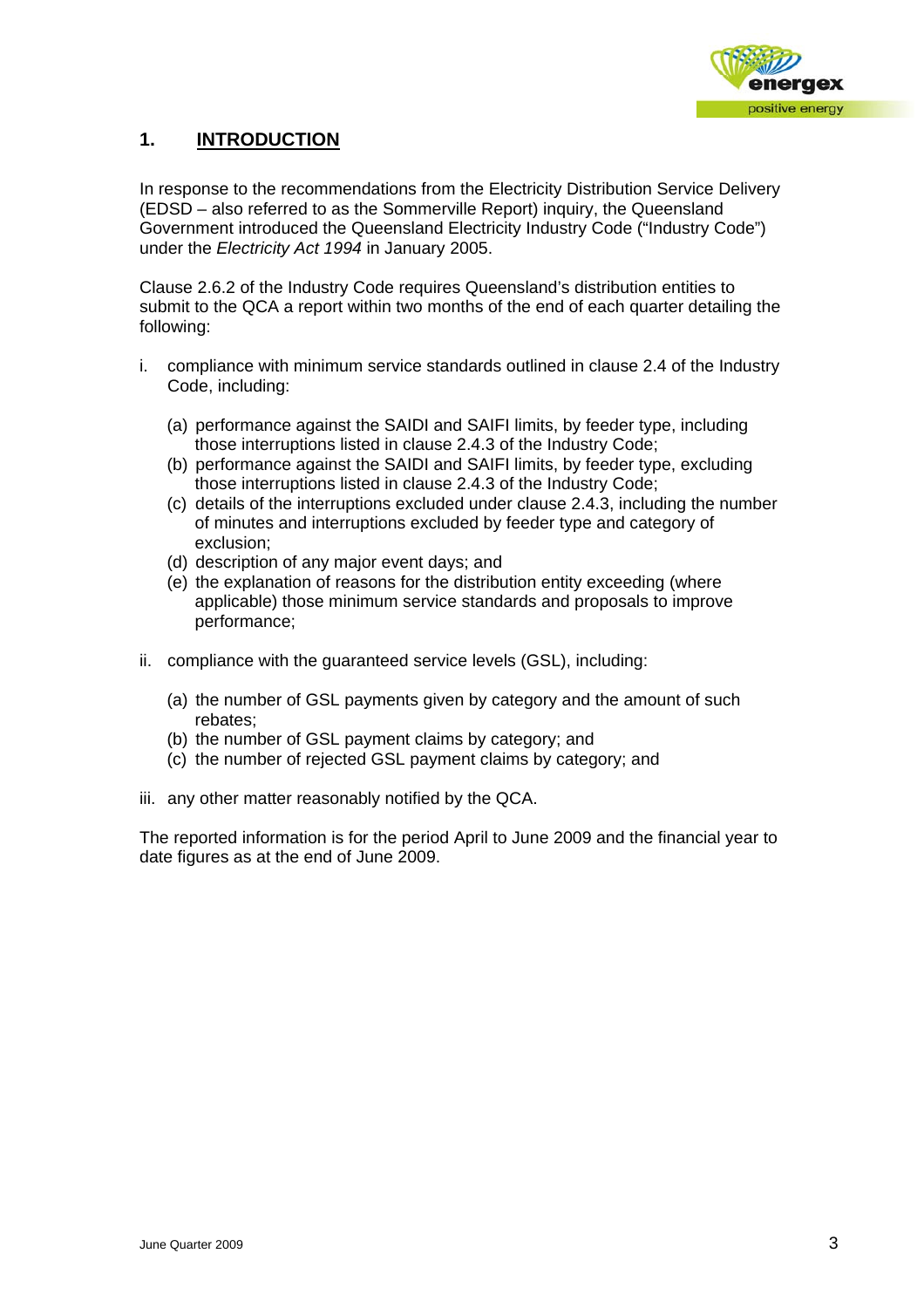

#### **2. ADMINISTRATIVE DATA**

| <b>Measure</b>                               | Units | Value                  |
|----------------------------------------------|-------|------------------------|
| <b>Distribution Network Service Provider</b> | name  | <b>ENERGEX Limited</b> |
| First day of reporting period                | date  | 01-04-2009             |
| Last day of reporting period                 | date  | 30-06-2009             |

#### **3. NETWORK RELIABILITY[1](#page-3-1)**

#### **3.1 Minimum Service Standard Compliance**

| <b>Measure</b>                                                        | <b>June Quarter 2008</b> | <b>Financial year to date</b> | <b>MSS</b><br>2008-09 |
|-----------------------------------------------------------------------|--------------------------|-------------------------------|-----------------------|
| <b>System Average Interruption Duration Index (SAIDI) - (minutes)</b> |                          |                               |                       |
| Total (Including Exclusions & Major Event Days <sup>2</sup> )         | 38.878                   | 245.103                       |                       |
| Central business district                                             | 1.249                    | 3.147                         |                       |
| Urban                                                                 | 27.747                   | 181.472                       |                       |
| Short rural                                                           | 69.353                   | 415.190                       |                       |
| Long rural                                                            | na                       | na                            |                       |
| <b>Generation &amp; Transmission</b>                                  | 0.000                    | 1.417                         |                       |
| Central business district                                             | 0.000                    | 0.000                         |                       |
| Urban                                                                 | 0.000                    | 0.706                         |                       |
| Short rural                                                           | 0.001                    | 3.294                         |                       |
| Long rural                                                            | na                       | na                            |                       |

<sup>1</sup> Results effective as at 27 July 2009. The reliability statistics include single loss of supply events as required under the Code's definition of an interruption. Calculated reliability measures have been rounded.<br><sup>2</sup> This reliability statistic is an overall nature

<span id="page-3-2"></span><span id="page-3-1"></span><span id="page-3-0"></span>This reliability statistic is an overall network number i.e. is a weighted summation of the reliability results for CBD, Urban and Short Rural components of ENERGEX's network.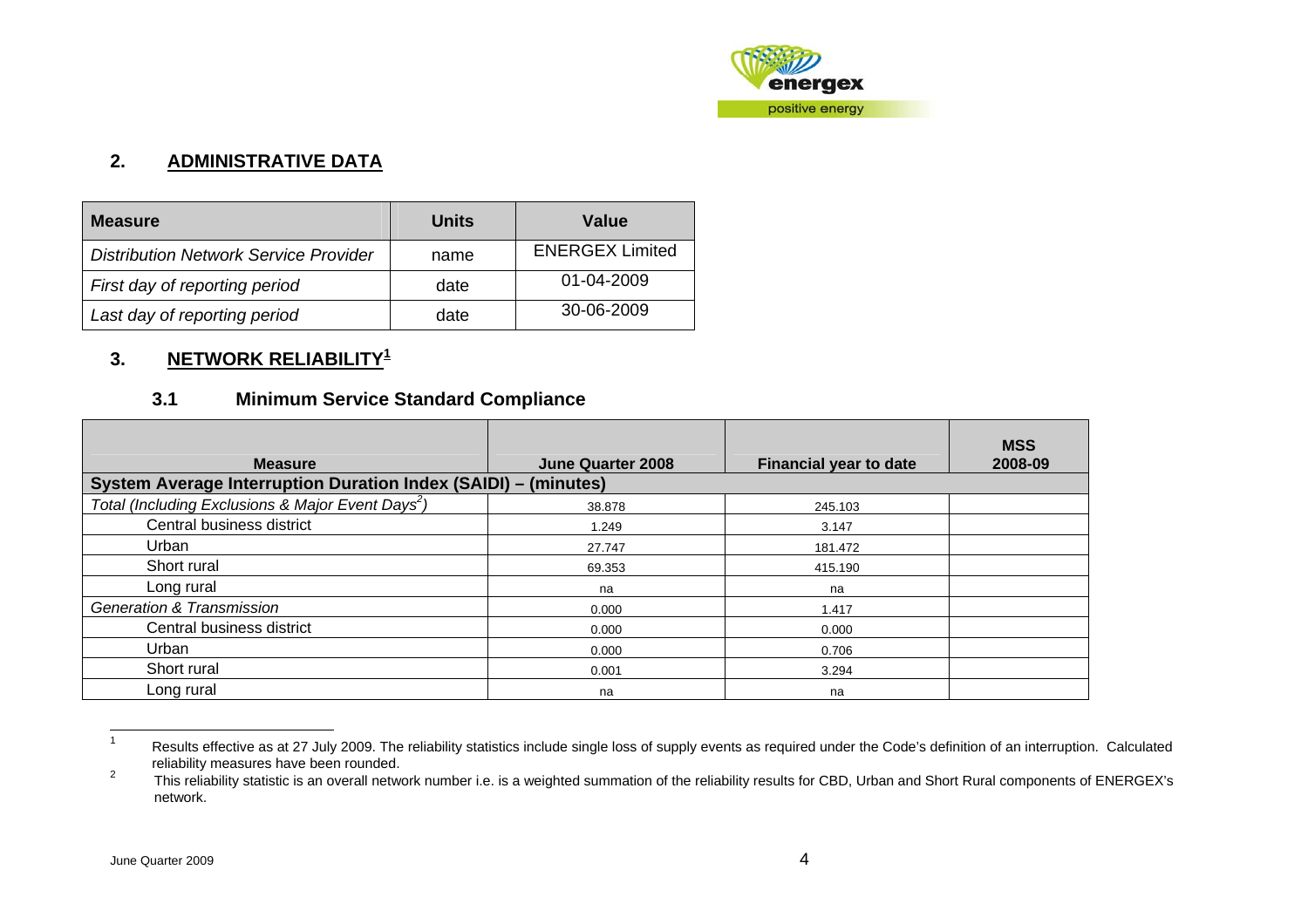

| <b>Measure</b>                            | <b>June Quarter 2008</b> | <b>Financial year to date</b> | <b>MSS</b><br>2008-09 |
|-------------------------------------------|--------------------------|-------------------------------|-----------------------|
| <b>NEMMCO</b> direction                   | 0.000                    | 0.000                         |                       |
| Central business district                 | 0.000                    | 0.000                         |                       |
| Urban                                     | 0.000                    | 0.000                         |                       |
| Short rural                               | 0.000                    | 0.000                         |                       |
| Long rural                                | na                       | na                            |                       |
| Automatic load shedding                   | 0.000                    | 0.000                         |                       |
| Central business district                 | 0.000                    | 0.000                         |                       |
| Urban                                     | 0.000                    | 0.000                         |                       |
| Short rural                               | 0.000                    | 0.000                         |                       |
| Long rural                                | na                       | na                            |                       |
| <b>Customer Caused Interruptions</b>      | 0.008                    | 0.103                         |                       |
| Central business district                 | 0.000                    | 0.000                         |                       |
| Urban                                     | 0.007                    | 0.050                         |                       |
| Short rural                               | 0.010                    | 0.242                         |                       |
| Long rural                                | na                       | na                            |                       |
| Authorised Interruption for Public Safety | 0.002                    | 0.002                         |                       |
| Central business district                 | 0.000                    | 0.000                         |                       |
| Urban                                     | 0.003                    | 0.003                         |                       |
| Short rural                               | 0.000                    | 0.000                         |                       |
| Long rural                                | na                       | na                            |                       |
| <b>Major Event Days</b>                   | 14.011                   | 115.203                       |                       |
| Central business district                 | 0.000                    | 0.000                         |                       |
| Urban                                     | 10.462                   | 89.477                        |                       |
| Short rural                               | 23.749                   | 183.892                       |                       |
| Long rural                                | na                       | na                            |                       |
| <b>Total exclusions</b>                   | 14.021                   | 116.725                       |                       |
| Central business district                 | 0.000                    | 0.000                         |                       |
| Urban                                     | 10.472                   | 90.235                        |                       |
| Short rural                               | 23.760                   | 187.429                       |                       |
| Long rural                                | na                       | na                            |                       |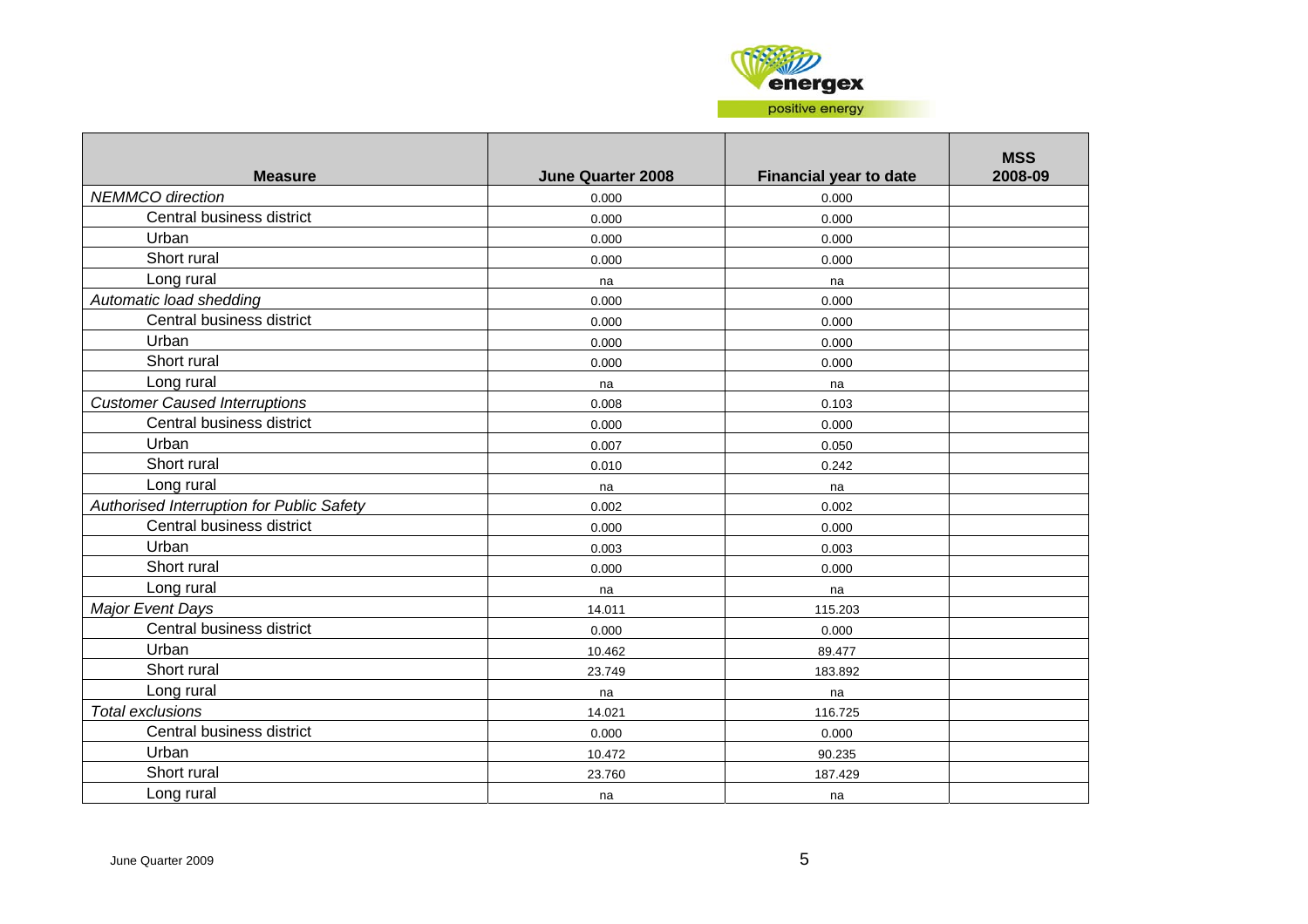

| <b>Measure</b>                                                                  | <b>June Quarter 2008</b> | <b>Financial year to date</b> | <b>MSS</b><br>2008-09 |
|---------------------------------------------------------------------------------|--------------------------|-------------------------------|-----------------------|
| <b>Distribution system</b>                                                      | 24.857                   | 128.378                       |                       |
| Central business district                                                       | 1.249                    | 3.147                         | 20.000                |
| Urban                                                                           | 17.275                   | 91.237                        | 122.000               |
| Short rural                                                                     | 45.593                   | 227.761                       | 232.000               |
| Long rural                                                                      | na                       | na                            |                       |
| System Average Interruption Frequency Index (SAIFI) - (number of interruptions) |                          |                               |                       |
| Total (Including Exclusions & Major Event Days <sup>3</sup> )                   | 0.309                    | 1.771                         |                       |
| Central business district                                                       | 0.017                    | 0.055                         |                       |
| Urban                                                                           | 0.204                    | 1.290                         |                       |
| Short rural                                                                     | 0.595                    | 3.059                         |                       |
| Long rural                                                                      | na                       | na                            |                       |
| <b>Generation &amp; Transmission</b>                                            | 0.000                    | 0.039                         |                       |
| Central business district                                                       | 0.000                    | 0.000                         |                       |
| Urban                                                                           | 0.000                    | 0.028                         |                       |
| Short rural                                                                     | 0.000                    | 0.068                         |                       |
| Long rural                                                                      | na                       | na                            |                       |
| <b>NEMMCO</b> direction                                                         | 0.000                    | 0.000                         |                       |
| Central business district                                                       | 0.000                    | 0.000                         |                       |
| Urban                                                                           | 0.000                    | 0.000                         |                       |
| Short rural                                                                     | 0.000                    | 0.000                         |                       |
| Long rural                                                                      | na                       | na                            |                       |
| Automatic load shedding                                                         | 0.000                    | 0.000                         |                       |
| Central business district                                                       | 0.000                    | 0.000                         |                       |
| Urban                                                                           | 0.000                    | 0.000                         |                       |
| Short rural                                                                     | 0.000                    | 0.000                         |                       |
| Long rural                                                                      | na                       | na                            |                       |

<span id="page-5-0"></span><sup>3</sup> This reliability statistic is an overall network number i.e. is a weighted summation of the reliability results for CBD, Urban and Short Rural components of ENERGEX's network.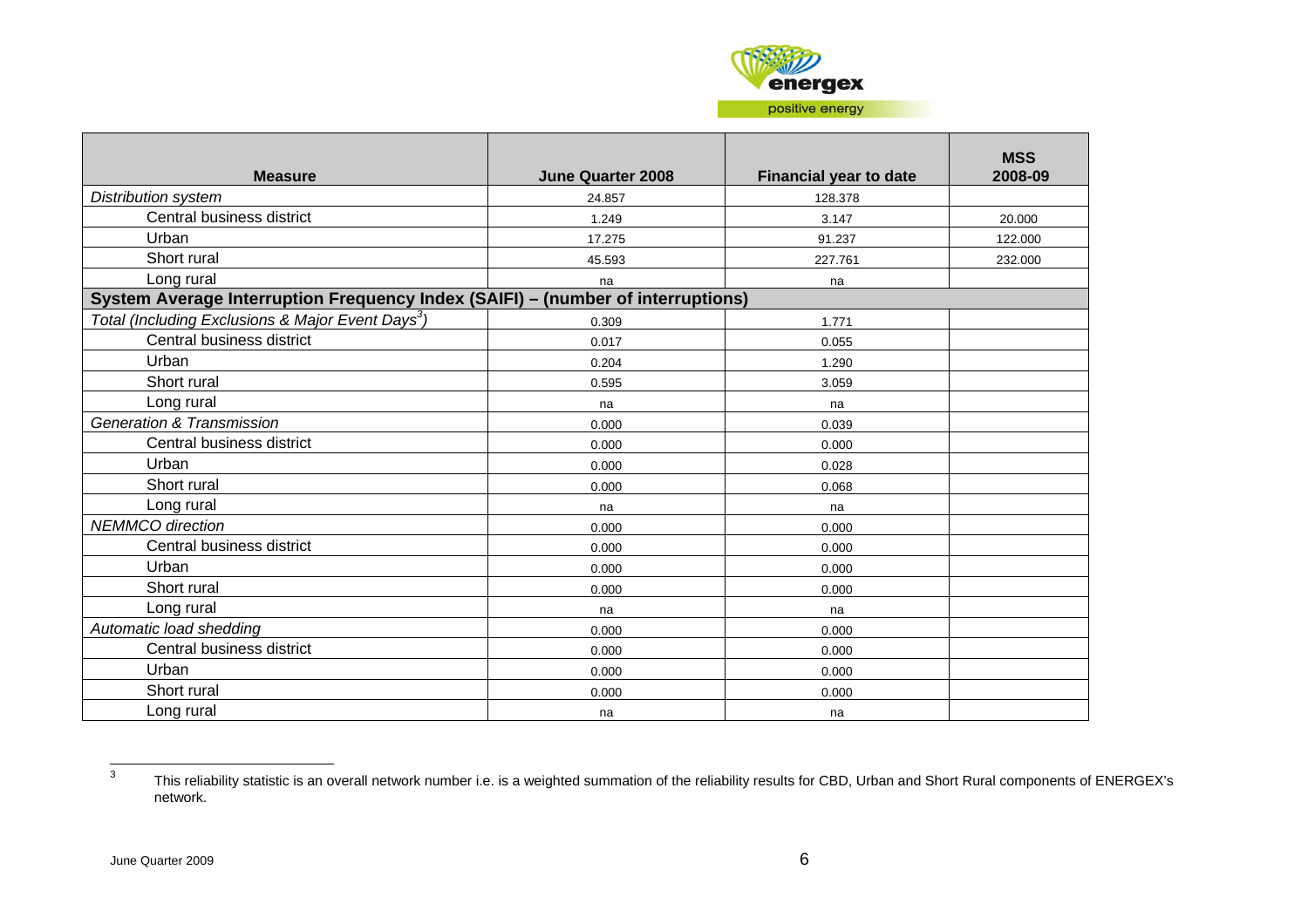

| <b>Measure</b>                            | <b>June Quarter 2008</b> | <b>Financial year to date</b> | <b>MSS</b><br>2008-09 |
|-------------------------------------------|--------------------------|-------------------------------|-----------------------|
| <b>Customer Caused Interruptions</b>      | 0.000                    | 0.001                         |                       |
| Central business district                 | 0.000                    | 0.000                         |                       |
| Urban                                     | 0.000                    | 0.001                         |                       |
| Short rural                               | 0.000                    | 0.001                         |                       |
| Long rural                                | na                       | na                            |                       |
| Authorised Interruption for Public Safety | 0.000                    | 0.000                         |                       |
| Central business district                 | 0.000                    | 0.000                         |                       |
| Urban                                     | 0.000                    | 0.000                         |                       |
| Short rural                               | 0.000                    | 0.000                         |                       |
| Long rural                                | na                       | na                            |                       |
| <b>Major Event Days</b>                   | 0.045                    | 0.275                         |                       |
| Central business district                 | 0.000                    | 0.000                         |                       |
| Urban                                     | 0.027                    | 0.215                         |                       |
| Short rural                               | 0.093                    | 0.434                         |                       |
| Long rural                                | na                       | na                            |                       |
| <b>Total exclusions</b>                   | 0.045                    | 0.314                         |                       |
| Central business district                 | 0.000                    | 0.000                         |                       |
| Urban                                     | 0.028                    | 0.244                         |                       |
| Short rural                               | 0.093                    | 0.503                         |                       |
| Long rural                                | na                       | na                            |                       |
| Distribution system                       | 0.264                    | 1.457                         |                       |
| Central business district                 | 0.017                    | 0.055                         | 0.330                 |
| Urban                                     | 0.177                    | 1.046                         | 1.430                 |
| Short rural                               | 0.502                    | 2.557                         | 2.560                 |
| Long rural                                | na                       | na                            |                       |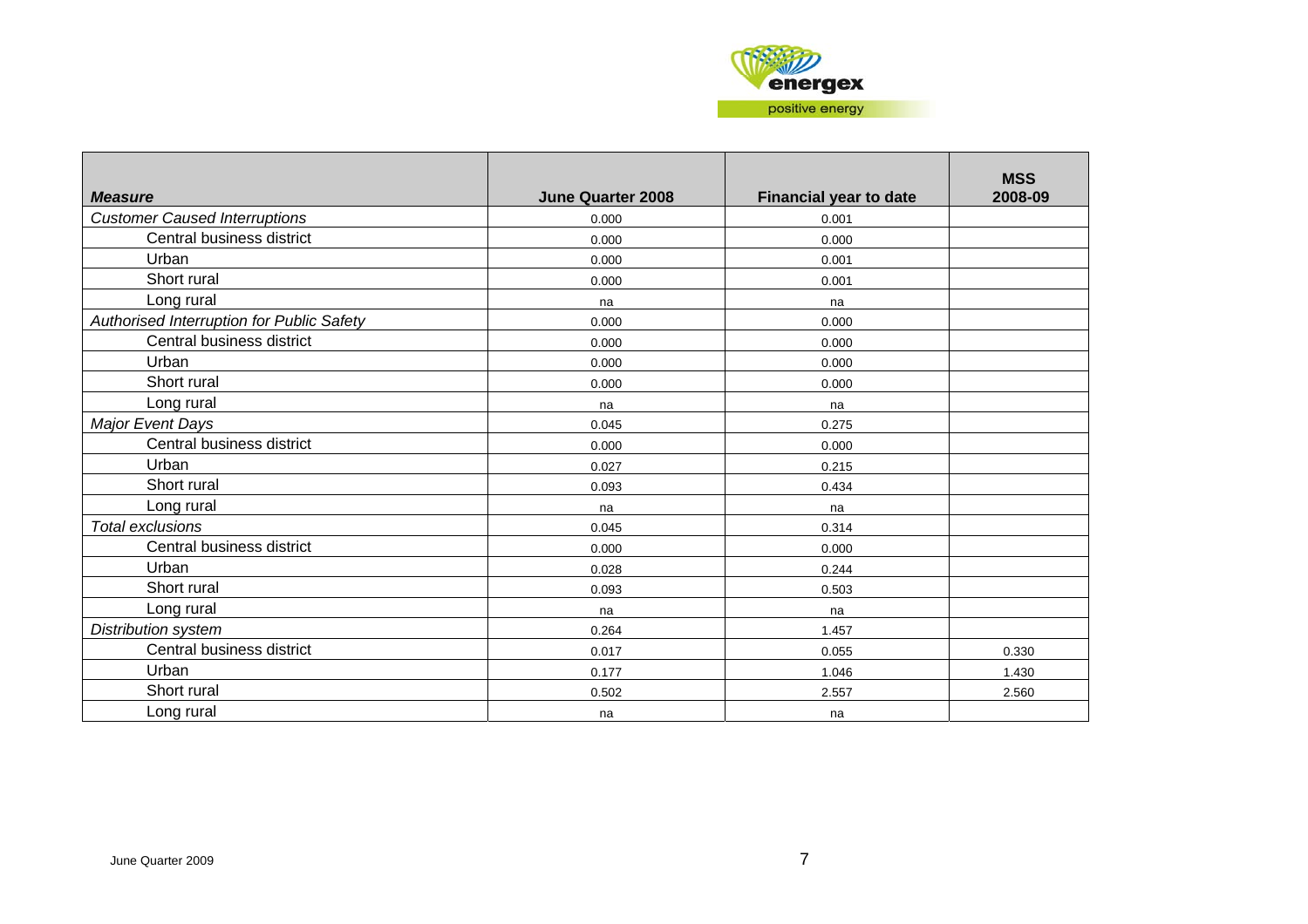

### **3.2 Additional Reliability Measures**

<span id="page-7-0"></span>

|                                                            |              |                                                           | <b>June 2009 Quarter</b>              | <b>Year to Date</b>                    |                                       |  |
|------------------------------------------------------------|--------------|-----------------------------------------------------------|---------------------------------------|----------------------------------------|---------------------------------------|--|
| <b>Measure</b>                                             | <b>Units</b> | <b>Value</b>                                              | <b>Value</b>                          | <b>Value</b>                           | <b>Value</b>                          |  |
|                                                            |              | (before removal of<br>excluded events)                    | (after removal of<br>excluded events) | (before removal of<br>excluded events) | (after removal of<br>excluded events) |  |
|                                                            |              | <b>System Average Interruption Duration Index (SAIDI)</b> |                                       |                                        |                                       |  |
| <b>Planned Distribution system</b>                         | minutes      | 7.754                                                     | 7.754                                 | 27.173                                 | 27.173                                |  |
| <b>CBD</b>                                                 | minutes      | 0.147                                                     | 0.147                                 | 0.147                                  | 0.147                                 |  |
| Urban                                                      | minutes      | 5.754                                                     | 5.754                                 | 20.515                                 | 20.515                                |  |
| <b>Short Rural</b>                                         | minutes      | 13.234                                                    | 13.234                                | 45.092                                 | 45.092                                |  |
| <b>Unplanned Distribution system</b>                       | minutes      | 31.124                                                    | 17.103                                | 217.930                                | 101.205                               |  |
| <b>CBD</b>                                                 | minutes      | 1.102                                                     | 1.102                                 | 3.000                                  | 3.000                                 |  |
| Urban                                                      | minutes      | 21.993                                                    | 11.521                                | 160.957                                | 70.722                                |  |
| <b>Short Rural</b>                                         | minutes      | 56.120                                                    | 32.360                                | 370.097                                | 182.668                               |  |
| <b>System Average Interruption Frequency Index (SAIFI)</b> |              |                                                           |                                       |                                        |                                       |  |
| <b>Planned Distribution system</b>                         | number       | 0.028                                                     | 0.028                                 | 0.096                                  | 0.096                                 |  |
| <b>CBD</b>                                                 | number       | 0.000                                                     | 0.000                                 | 0.000                                  | 0.000                                 |  |
| Urban                                                      | number       | 0.020                                                     | 0.020                                 | 0.073                                  | 0.073                                 |  |
| <b>Short Rural</b>                                         | number       | 0.047                                                     | 0.047                                 | 0.158                                  | 0.158                                 |  |
| <b>Unplanned Distribution system</b>                       | number       | 0.282                                                     | 0.236                                 | 1.675                                  | 1.360                                 |  |
| <b>CBD</b>                                                 | number       | 0.017                                                     | 0.017                                 | 0.055                                  | 0.055                                 |  |
| Urban                                                      | number       | 0.184                                                     | 0.156                                 | 1.217                                  | 0.973                                 |  |
| <b>Short Rural</b>                                         |              | 0.548                                                     | 0.454                                 | 2.901                                  | 2.399                                 |  |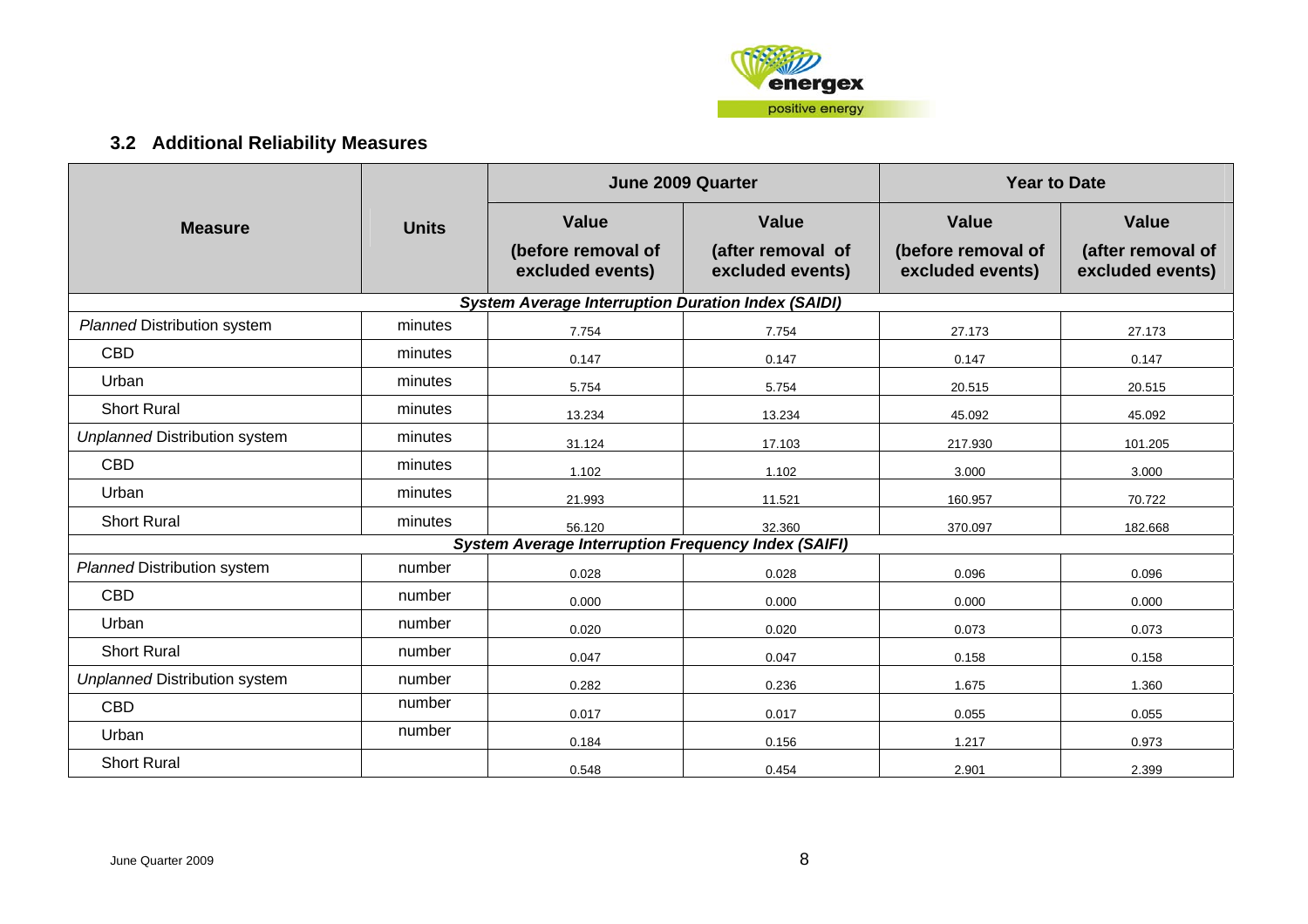

#### **4. EXPLANATION FOR EXCEEDING MSS**

| <b>Explanation</b> | <b>Exceeded MSS</b> |
|--------------------|---------------------|
| Not applicable     |                     |

#### **5. DESCRIPTION OF MAJOR EVENT DAYS**

<span id="page-8-0"></span>

| <b>Description of Events</b>          | <b>Date</b> |
|---------------------------------------|-------------|
| Severe Wet Weather - Natural Disaster | 20 May 2009 |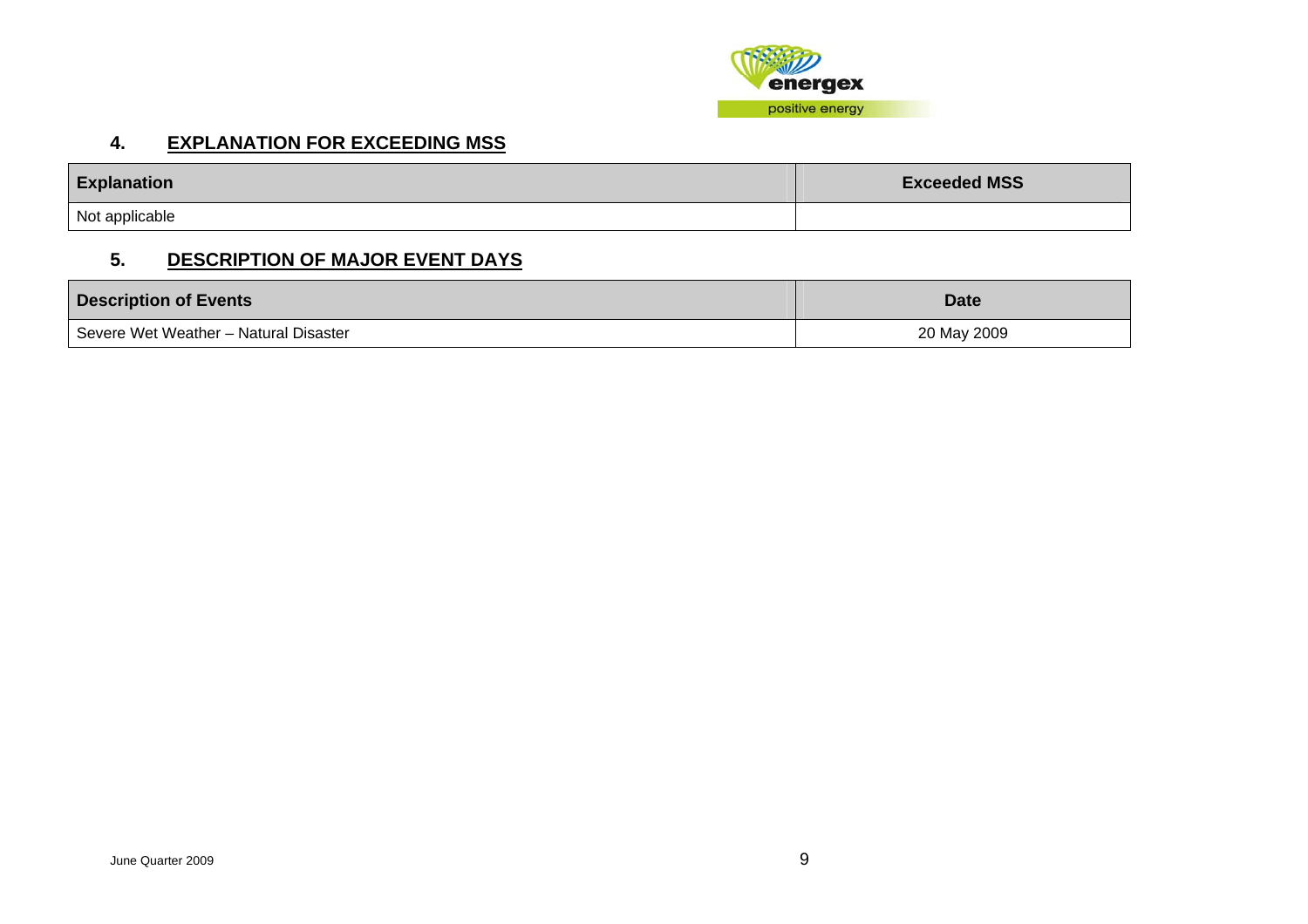

#### **6. GUARANTEED SERVICE LEVELS - DISTRIBUTION<sup>4</sup>**

| <b>GSL Description</b>                                                                   | <b>No. of Claims</b><br><b>Paid for</b><br><b>Period</b> | Total \$'s<br>Paid for<br><b>Period</b> | <b>No of Claims</b><br><b>Rejected</b><br>for Period | <b>Cumulative No. of</b><br><b>Claims for financial</b><br><b>YTD</b> | <b>Cumulative \$'s</b><br><b>Paid for financial</b><br><b>YTD</b> | <b>Cumulative No of</b><br><b>Claims Rejected</b><br>for financial YTD |
|------------------------------------------------------------------------------------------|----------------------------------------------------------|-----------------------------------------|------------------------------------------------------|-----------------------------------------------------------------------|-------------------------------------------------------------------|------------------------------------------------------------------------|
| <b>Non notification Planned</b><br><b>Interruption - Business</b><br>$(GSL = $50)$       | $\mathbf 0$                                              | $\mathbf 0$                             | 0                                                    | $\overline{2}$                                                        | 100                                                               | 3                                                                      |
| <b>Non notification Planned</b><br>Interruption -<br><b>Residential</b><br>$(GSL = $20)$ | 4                                                        | 80                                      | $\overline{2}$                                       | 21                                                                    | 420                                                               | $\overline{7}$                                                         |
| <b>New Connection -</b><br><b>Failure to Complete</b><br>$(GSL = $40/day$ late)          | 51                                                       | 11,640                                  |                                                      | 3,415                                                                 | 681,640                                                           | 59                                                                     |
| <b>Wrongful Disconnection</b><br>$(GSL = $100)$                                          | 36                                                       | 3,600                                   | $\overline{2}$                                       | 139                                                                   | 13,900                                                            | 3                                                                      |
| <b>Failure to Reconnect</b><br>$(GSL = $40/day$ late)                                    | 81                                                       | 6,840                                   |                                                      | 148                                                                   | 12,360                                                            |                                                                        |
| <b>Hot Water Complaint -</b><br><b>Failure to attend</b><br>$(GSL = $40/day$ late)       | 0                                                        | $\mathbf 0$                             |                                                      | 0                                                                     | $\mathbf 0$                                                       | $\overline{2}$                                                         |
| <b>Missed Scheduled</b><br><b>Appointment</b><br>$(GSL = $40)$                           | $\overline{2}$                                           | 80                                      | $\pmb{0}$                                            | 19                                                                    | 760                                                               | $\overline{2}$                                                         |
| <b>Reliability - interruption</b><br>duration<br>$(GSL = $80)$                           | $\mathbf 0$                                              | $\overline{0}$                          | 3                                                    |                                                                       | 80                                                                | 35                                                                     |
| <b>Reliability - interruption</b><br>frequency<br>$(GSL = $80)$                          | $\Omega$                                                 | $\overline{0}$                          | $\pmb{0}$                                            | 0                                                                     | $\overline{0}$                                                    | $\overline{2}$                                                         |
| Total:                                                                                   | 174                                                      | 22,240                                  | 10                                                   | 3,745                                                                 | 709,260                                                           | 114                                                                    |

<span id="page-9-0"></span> $^4$  The cumulative number of claims and dollars paid for financial YTD does not reflect the sum of the previous quarters due to the cancellation of a new connection GSL as a result of a duplication error as well as the reallocation of responsibility for some GSLs between Distribution and Retail (for New Connection, Wrongful Disconnection and Failure to Reconnect GSLs).